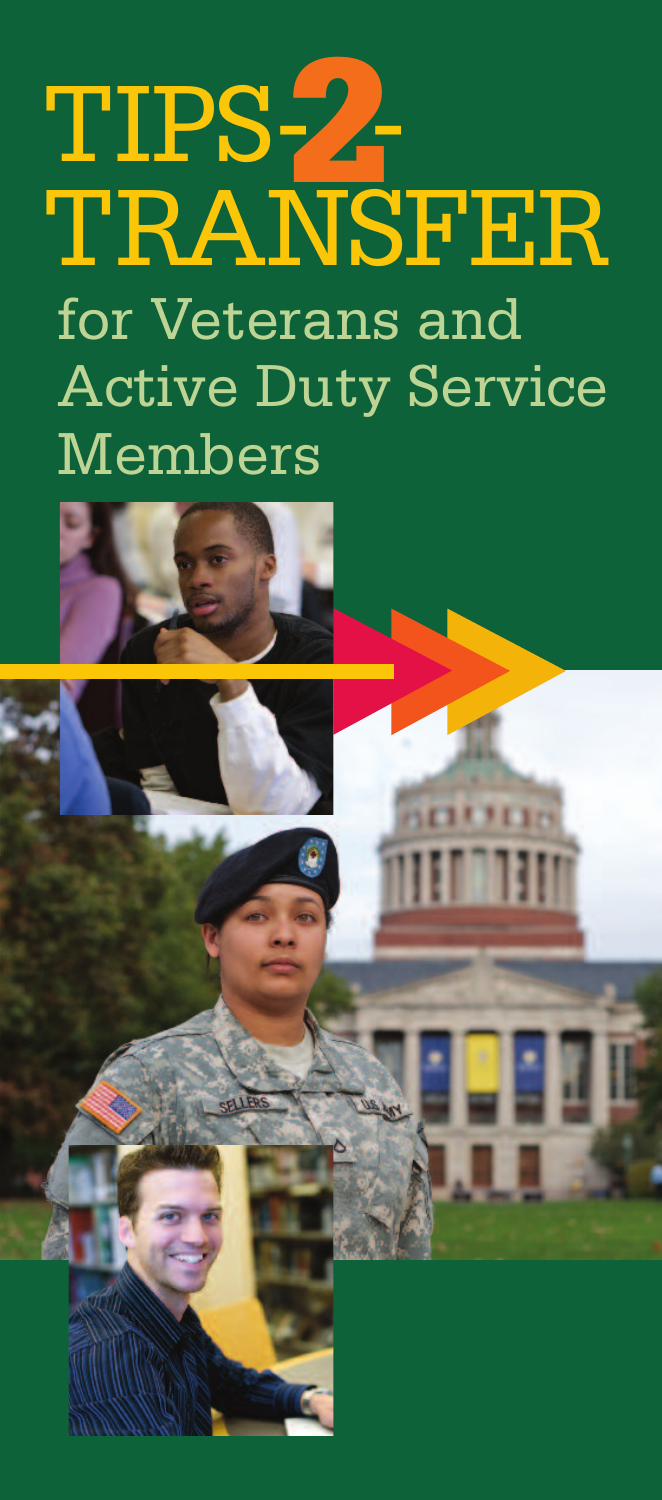**If you are** <sup>a</sup> veteran or currently in the military, there are many opportunities to help you continue your college education. In addition, military veterans may be eligible for academic credit for certain educational experiences or military course credit. Many campuses have dedicated counselors and advisors to help military and veteran students transfer and transition to campus. Read on to learn the important steps to transfer.

## **Q&A Transfer Answers for Veterans and Active Duty Service Members**

## **1. How do I identify my career interests?**

**-** Start at the end and ask yourself: Where do I want to end up, and how do I get there? Think about your interests and your skills, including those learned in the military, and how they can lead to different career paths.

## **2. How do I research transfer colleges?**

- **-** Think about what is important to you: majors offered, geographic location, size, cost, selectivity, athletics, housing, religious affiliation and setting (urban, suburban, or rural). Search for colleges that meet those criteria.
- **-** When researching, take notes on important information such as GPA requirements. application deadlines, the college's transfer counselor, guaranteed housing, and scholarship information.
- **-** It is very important to understand how your college and military credits will transfer into the specific degree that you're interested in at the transfer college.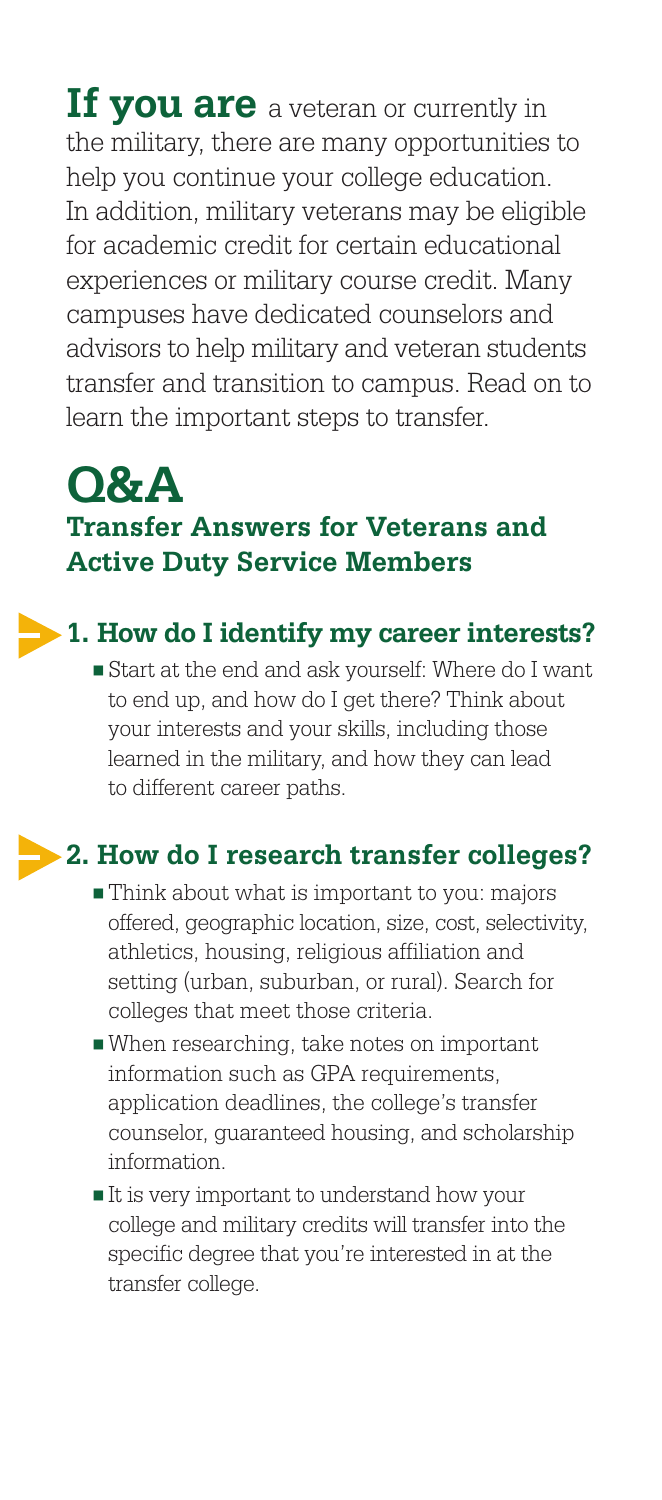## **Transfer Checklist**

#### **Collect your Military paperwork and information. This includes:**

- **-** DD214 Certificate of Release or Discharge from Active Duty for most recent period of active duty.
- **-** Kicker Contract (the Department of Defense may be able to provide this information if you cannot locate a copy of the contract).
- **Apply for admission to the college or university**
	- **-** Make sure you notify the college of your veteran status on the application. This will enable the college/university to contact you with important information and make sure that they know to certify your enrollment with the VA.

#### **Request SAT/ACT and AP scores** (if required by the college/university)

#### **Request an official High School transcript**

**-** This may not be necessary if you have completed more than 24 college credits – check with the college's admissions office.

#### **Request an official Military transcript**

**-** Your military training may be eligible for college credit. Request an official military transcript online. See the websites on the back of this brochure.

#### **Request CLEP/DSST/DANTES scores**

**-** Request official transcripts of your scores for CLEP or DSST scores *taken while in* the military at the site below: www.dantes.doded.mil/Programs/Exams\_ TranscriptRequest.html

#### **Apply for your VA benefits**

**-** Once you have applied for your VA Educational Benefits online at www.ebenefits.va.gov, you will receive a letter of eligibility from the VA. Provide a copy of this letter to the college/ university. It will help certify your enrollment to the VA and help you receive your benefits.

#### **Apply for Financial Aid**

**-** Begin this process early. Also check out the Financial Aid and Scholarship links at www.benefits.va.gov/gibill/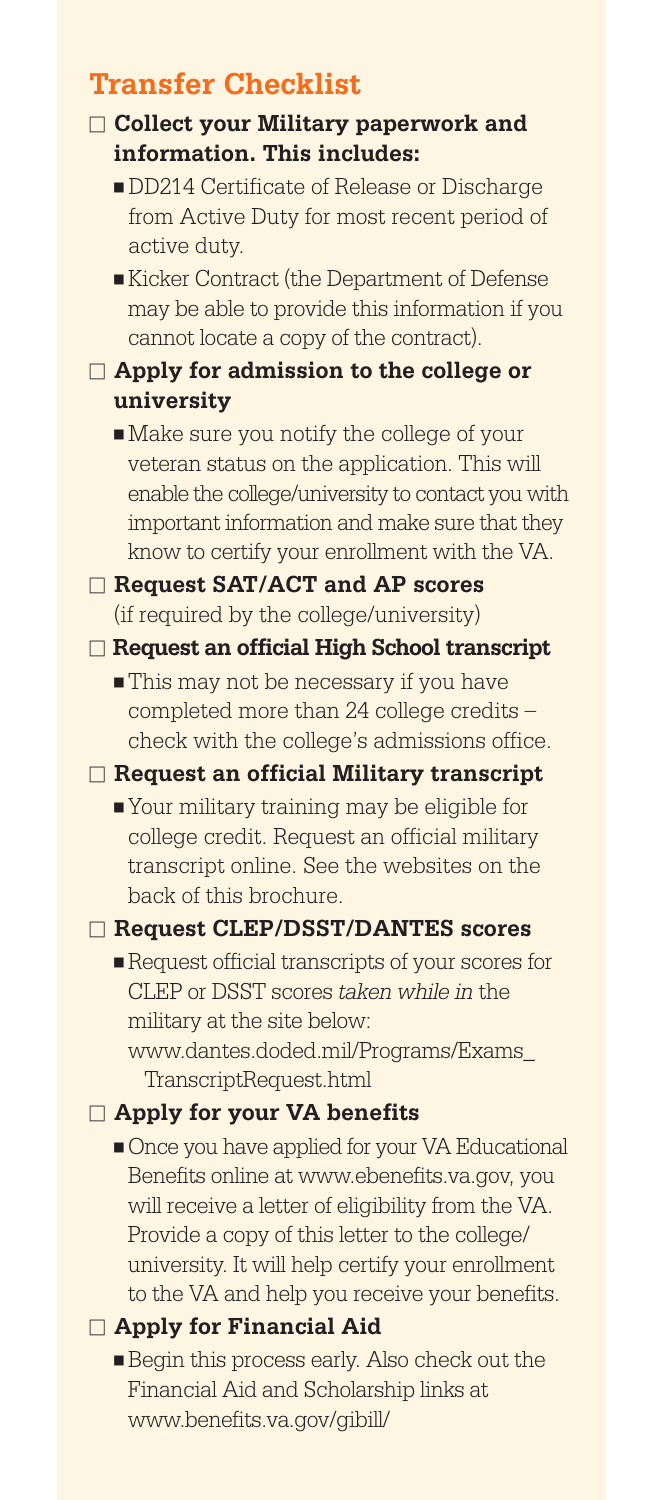**Always contact an admissions representative at the university or college you're interested in attending to discuss your transfer options.**

- **-** Ask if any of your military training will be used as college credits, and if so, how. The majority of institutions use the American Council on Education (ACE) recommendations on applying specific military courses and training as credit toward a college degree, but how and when they are applied may be determined by the academic program you're pursuing.
- **-** Ask if the college offers support for military students – and what kind.

## **3. What steps can I take to help me make my final college choices?**

- **-** Talk with your academic advisor or contact a Transfer Counselor at your college if you're currently attending a community college or other 2-year institution.
- **-** There are many online college search websites such as GoCollegeNY.org.
- **-** Visit campuses if possible. You want to get a feel for the personality of the college to determine if it is a good fit for you.
- **-** Always contact an admissions representative at the university or college you're interested in attending. Inquire about potential scholarships, housing, financial aid, and other important concerns.

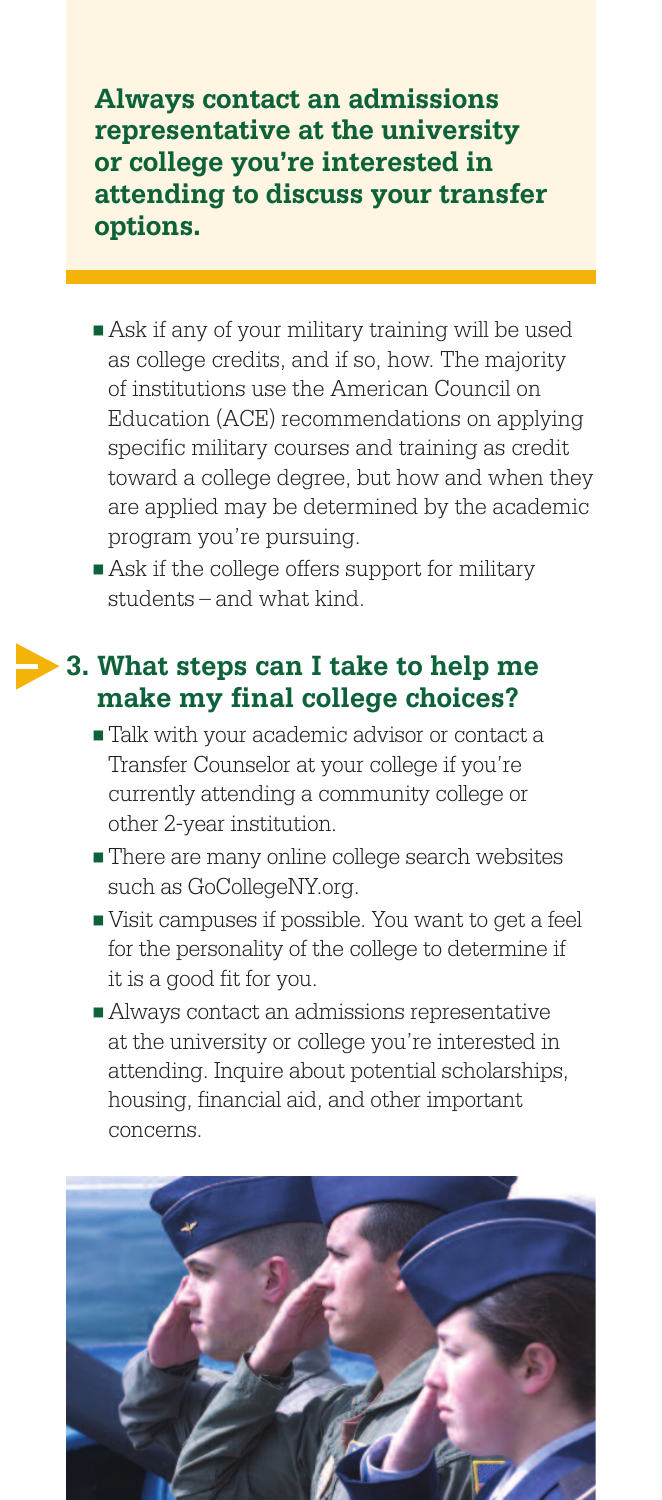## **4. What courses should I be taking now and how will I know what credits will transfer?**

- **-** Discuss your transfer plans with a Transfer Counselor or Education Services Officer at your current college – they can help guide you.
- **-** Concentrate on the pre-requisites you'll need to be admitted into your chosen academic major. If you're just starting out and unsure of your final major, focus on taking general education/core requirements (for example, history, humanities, foreign language, etc.), not the major courses themselves. Note that many institutions have very specific criteria for the transfer of major courses.
- **-** Review Course Equivalencies often found on the 4-year colleges and universities' websites.
- **-** Remember that the college or university you are considering transferring to is your best resource to ensure your transfer planning is on the right track. They will make the final decision about how and if your credits will transfer.

## **5. How do I begin the application process?**

- **-** Check the college's website for applications.
- **-** Some academic programs (e.g., nursing, teacher education, social work) require a separate application in addition to the general application.
- **-** Most institutions prefer that you apply online. Applications are often found on the institution's Admissions page in a link such as 'Apply Now.'
- **-** Always pay attention to the deadlines!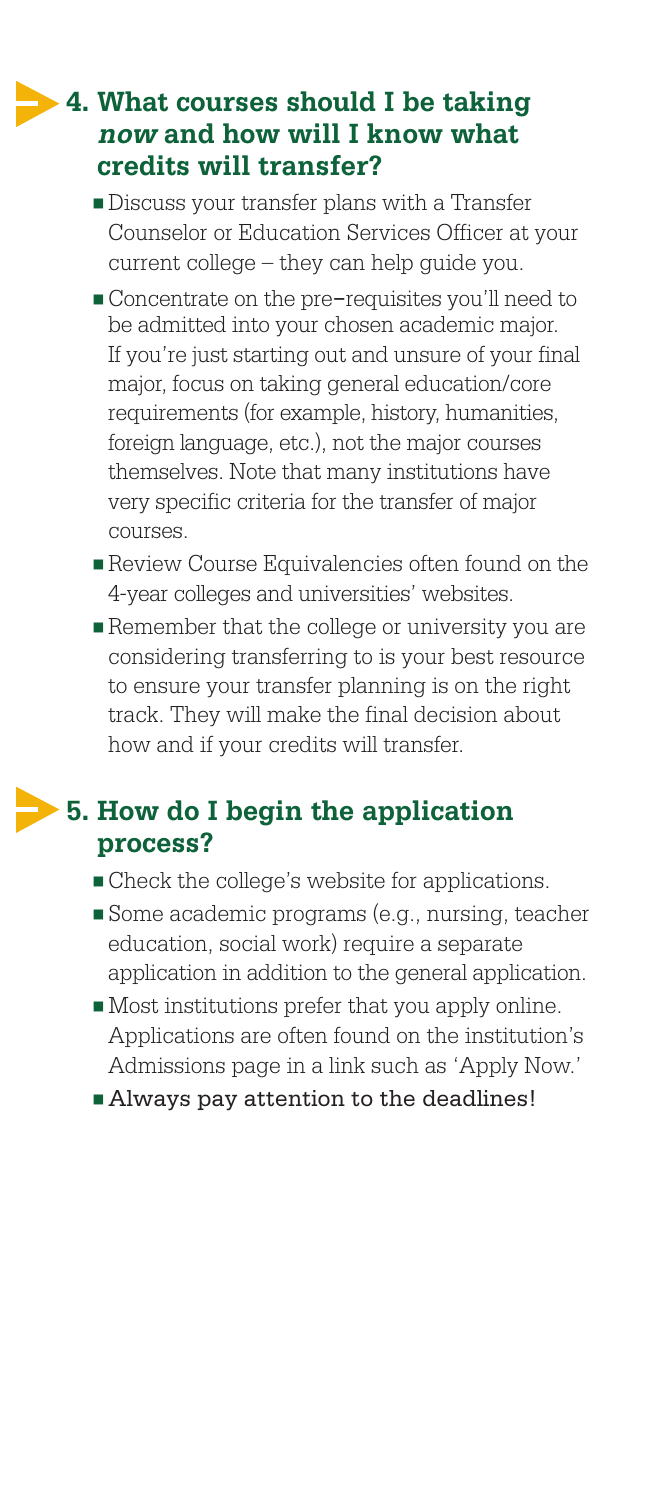

## **6. Which transcripts do I need to send?**

- **-** Request your official transcripts from ALL colleges attended and from your high school, if required by the college.
- **-** Active and Veteran members of the U.S. Armed Forces should also submit their personal military transcripts for possible credit. Links to obtain transcripts for each branch of service can be found on the American Council on Education website (www.acenet.edu).
- **-** Keep track of who you submitted the transcript requests to and when requests were made.

## **7. How do I apply for financial aid?**

- **-** Contact each college's financial aid office to ensure you complete all forms required to be considered for all types of financial aid.
- **-** Do not wait to be accepted before applying for financial aid!
- **-** To learn more about aid for college, visit http://studentaid.ed.gov/types/grantsscholarships/military
- **-** For New York State residents attending an approved college in the state, learn more about Veteran Tuition Awards at www.hesc.ny.gov. Search for "Veterans."
- **-** Apply for your VA benefits at www.ebenefits.va.gov
- **-** Fill out the FAFSA (Free Application for Federal Student Aid) at www.fafsa.ed.gov.
- **-** Include all universities and colleges you are applying to on your FAFSA. Additional colleges can be added to your FAFSA at a later date.
- **-** Watch the deadlines!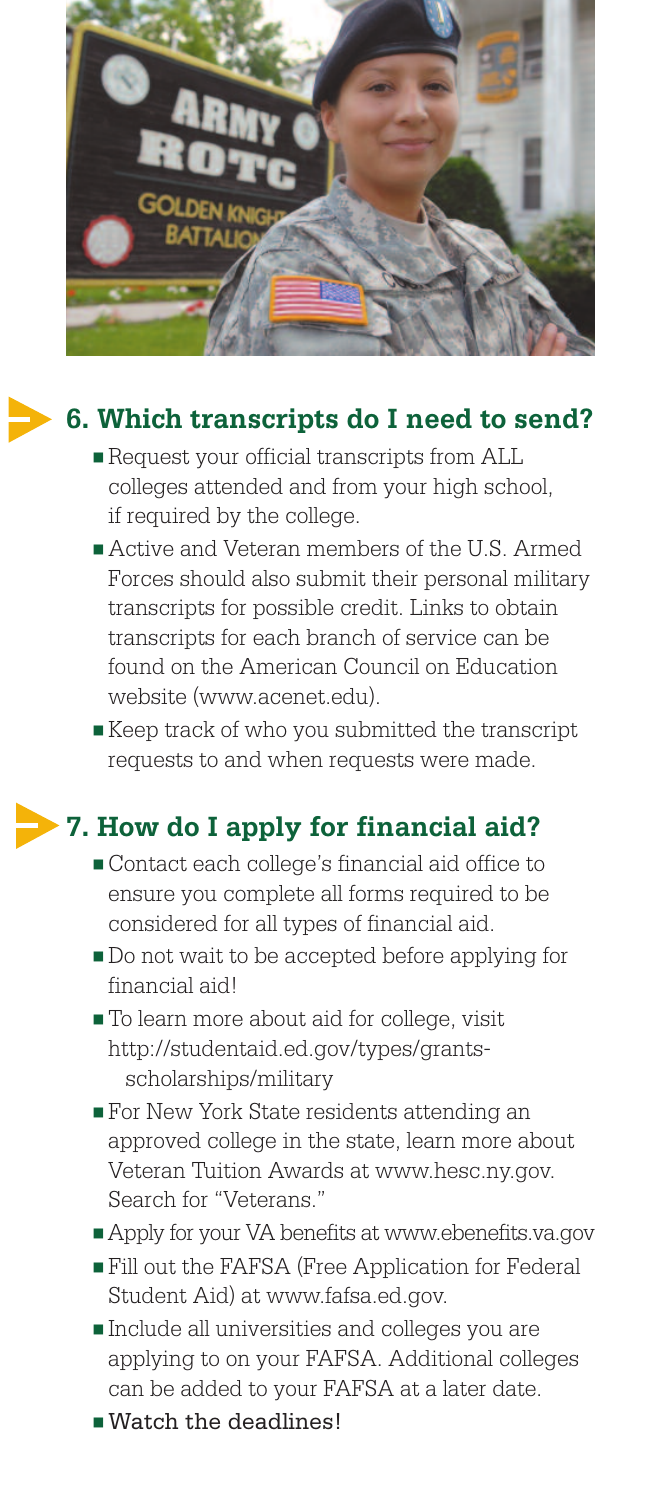**-** As a Veteran or Active Duty Service Member, you may be entitled to benefits from the Post-9/11 GI Bill or the pre-existing Montgomery GI Bill-Active Duty (MGIB). Many colleges also participate in the Yellow Ribbon Program as an additional grant to service members and eligible beneficiaries. Note that not every veteran is eligible to receive these benefits, and not all institutions are Yellow Ribbon participants, so be sure to ask. Also discuss with your military advisors which benefits package is best for you. Visit www.veterans.ny.gov for more information. These programs have limits in both funds and duration, so applying for additional aid (e.g., scholarships, grants) may be important, as will the number of transfer credits you receive toward the intended degree since this will help determine how long it will take to earn your degree.

## **8. How do I check the status of my application?**

- **-** Keep in contact with the Admissions staff at the universities and colleges you are applying to throughout the process. Ensure your contact information (telephone number, email address, and mailing address) is current.
- **-** Check on the status of your military transcripts see the back of this brochure for contact information.

**The college or university you are considering transferring to is your best resource to ensure your transfer planning is on the right track. They will make the final decision about how and if your credits will transfer.**